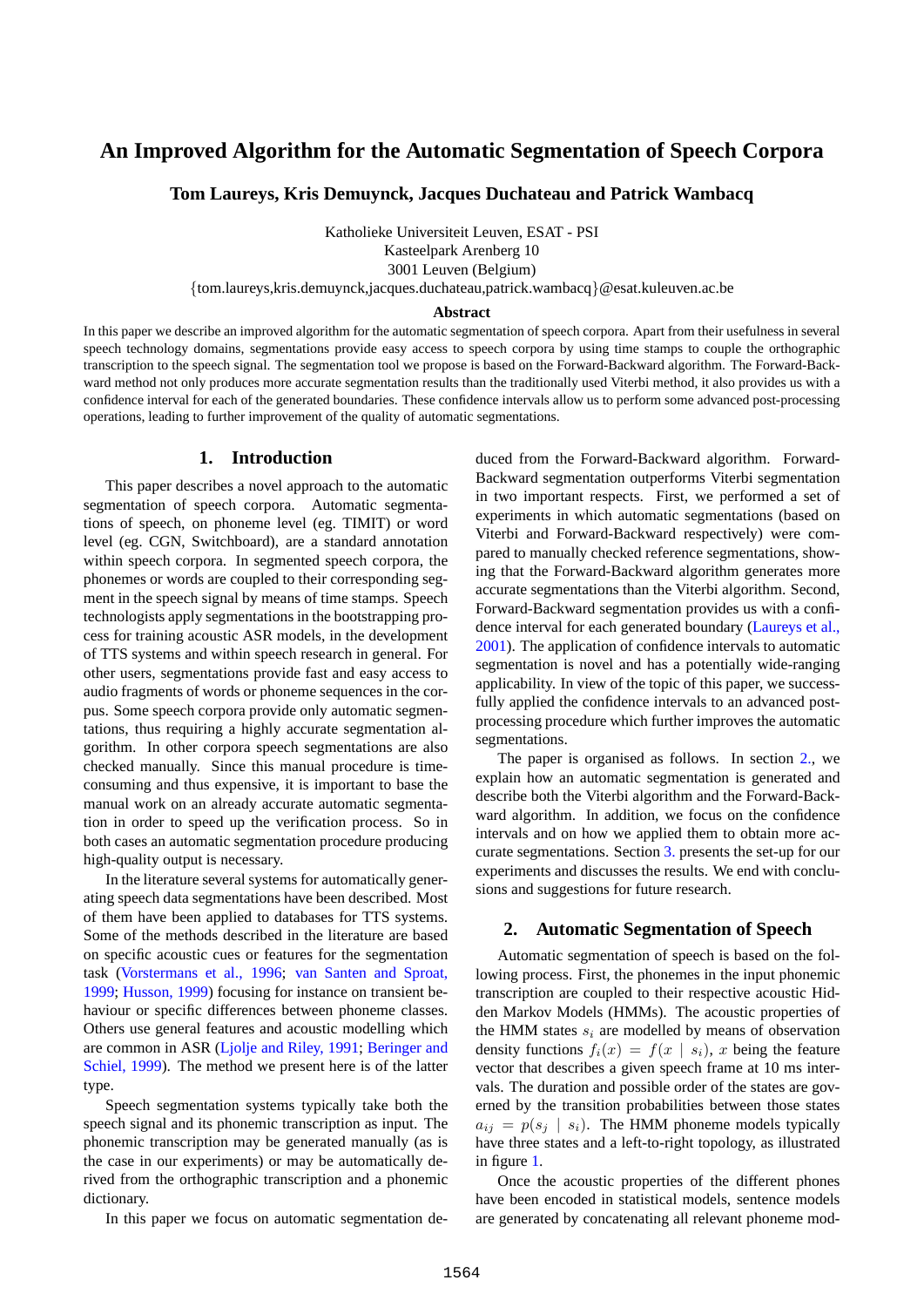

<span id="page-1-0"></span>Figure 1: A phoneme model with three states and a left-toright topology.

els (see figure [2](#page-1-1)). Next, the speech data are assigned (hard or soft, by respectively Viterbi or Forward-Backward) to the acoustic model of the complete phoneme sequence, still adhering to the left-to-right constraints of the model.



<span id="page-1-1"></span>Figure 2: A model for a complete sentence made by concatenating the appropriate phoneme models.

#### **2.1. Viterbi Segmentation**

Traditionally, the Viterbi algorithm is used to find the single best path through the model given the observed speech signal  $x_1^T$  (the sequence of feature vectors corresponding to the speech signal):

$$
s_i^T = \arg \max_{s_i^T \subset S} \prod_{i=1}^T f(x_i \mid s_i) p(s_i \mid s_{i-1}),
$$

with  $s_i^T$  a sequence of HMM states (one state for each time frame) that is consistent with the sentence model  $S$ ,  $T$  being the number of time frames. Thus, the Viterbi algorithm results in the segmentation which reaches maximum likelihood for the given feature vectors.

#### **2.2. Forward-Backward Segmentation**

Unfortunately, Viterbi's maximum likelihood assignment is only sub-optimal in that it does not necessarily generate the boundary that is closest to the position where the boundary is expected given the speech signal and the acoustic models. That is, the Viterbi algorithm only provides us with an approximation of the quantity that is really looked for. This is illustrated in figure [3](#page-1-2). The Viterbi algorithm generates the boundary corresponding to (1), whereas the optimal boundary corresponds to (2).



<span id="page-1-2"></span>Figure 3: Maximum likelihood vs. least squares estimate for boundary.

To find the best possible estimate of the boundary in a least squares sense the probability function of each boundary must be calculated:

$$
P(b|S, x_1^T) = \frac{f(x_1^b|S_l)f(x_{b+1}^T|S_r)}{f(x_1^T|S)},
$$

with

$$
f(x_a^b|S_x) = \sum_{s_a^b \subset S_x} \prod_{i=a}^b f(x_i|s_i)^{1/\beta} p(s_i|s_{i-1})^{1/\beta}.
$$

In the above equations, sentence  $S$  (the sequence of HMM states) is divided in part  $S_l$  left and part  $S_r$  right of the boundary of interest. The extra parameter  $\beta$  compensates for the ill-matched assumption made by HMMs that the observations  $x_i$  are independent. The optimal value for  $\beta$  in our experiments was 10, but its exact value was not at all critical (a broad optimum). The same compensation factor—with approximately the same value—can be found in recognition systems (Demuynck, 2001) as well as in confidence scoring of recognized words (Wessel et al., 2001). In these two cases, its function is to balance the contributions of acoustic model and language model to the total likelihood of the sentence.

Calculating the density functions for all boundaries in a sentence can be done efficiently with the Forward-Backward algorithm. Given the probability density function of each boundary, the least squares estimate now equals:

$$
E\{b\} = \sum_{b=1}^{T} P(b|S, x_1^T) b.
$$

#### <span id="page-1-3"></span>**2.3. Confidence Intervals for Segmentation**

Since the Forward-Backward algorithm computes the probability density function for each boundary, we can regard the variance of this function as a confidence interval for the respective boundary: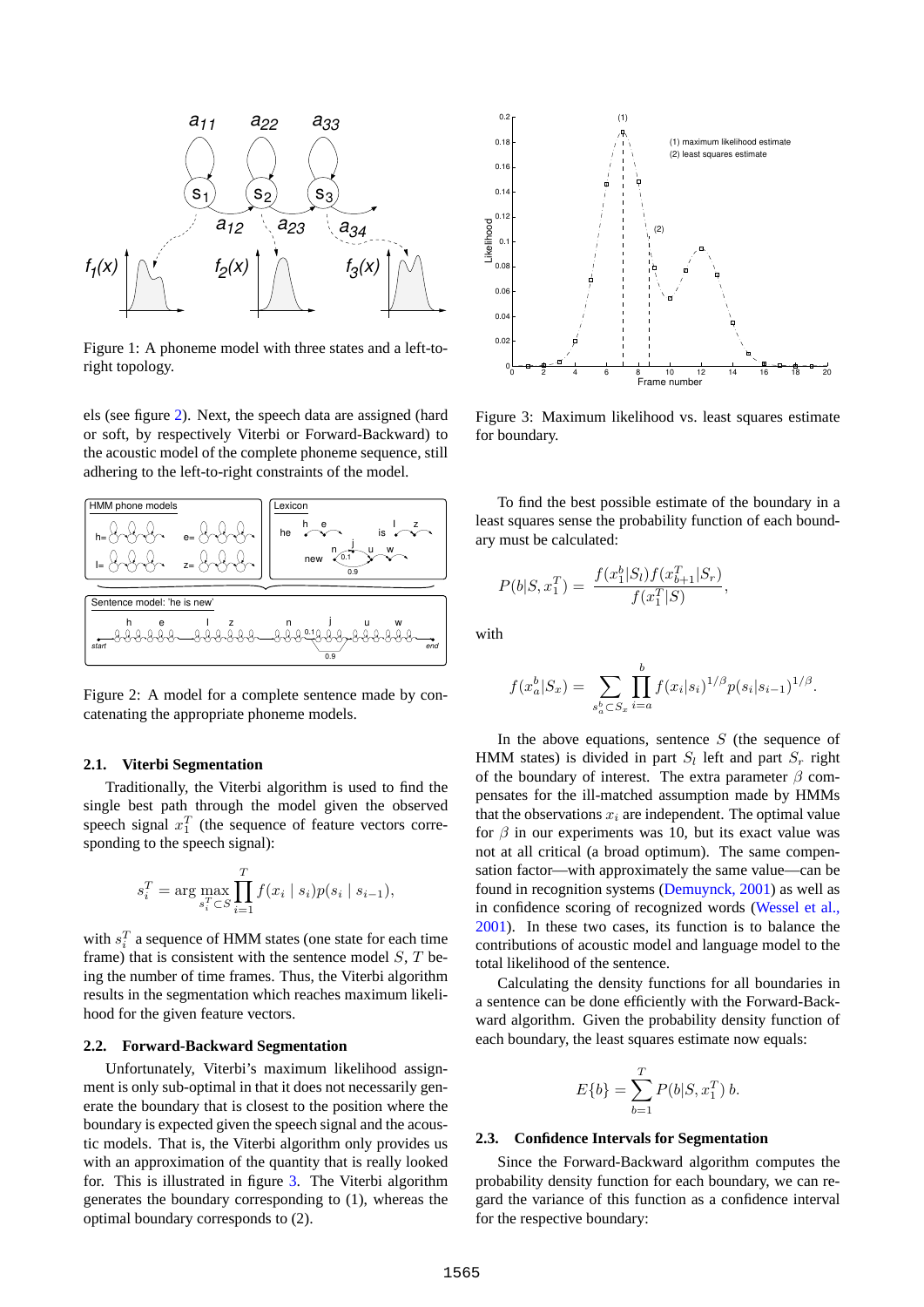$$
Var(b) = \sum_{b=1}^{T} p(b \mid S, x_1^T)(b - E\{b\})^2.
$$

We assume that these confidence intervals can be useful in several types of applications. For example, in TTS systems segments with small confidence intervals on both segment boundaries could be preferred in the segment selection. In the context of this paper's topic, we successfully incorporated the intervals in a post-processing procedure aimed at removing biases between automatic and manual segmentations.

The forementioned biases are dependent on the classes of the phonemes left and right of the boundary, and can be attributed to the fact that humans use different cues than HMMs for finding the boundary between consecutive phonemes (van Santen and Sproat, 1999). For the transition to a vowel, for example, the average difference between automatic and manual segmentation can be more than halved when compensating for these biases. An equally big improvement can be obtained for the transitions to noise. In section [3.](#page-2-0) we will show that optimal compensation for these biases can be calculated as a function of confidence intervals.

# **3. Experiments**

### <span id="page-2-2"></span><span id="page-2-0"></span>**3.1. Description**

The automatic segmentation and the confidence intervals were evaluated on part of the read aloud data in the currently developed Spoken Dutch Corpus (CGN) (Oostdijk, 2000). Read aloud text accounts for the 'cleanest' speech within the corpus. The automatic segmentation started from manually created chunks (2 to 6 seconds of speech bounded by silence) provided by the corpus. In our experiments the test set consisted of 13958 words, resulting in 17774 boundaries since pauses exceeding 50 ms were also part of the segmentation.

We based the evaluation of the automatic word segmentations on a comparison with corresponding manual word segmentations. The choice for evaluating on word segmentations was motivated by the function of segmentations within the Spoken Dutch Corpus project: providing easy access to the words in the speech corpus.

First, the words in the test set were segmented manually by two persons. They were instructed to use audible cues only and to position boundaries so that each word would sound acoustically acceptable in isolation, i.e. could be played back without hearing (part of) the phonemes of the preceding or following word. Shared phonemes at the boundary (e.g. he is sad) were split in the middle, except for shared plosives (e.g. stop please), which were isolated altogether. Noticeable pauses (> 50 ms) were segmented in the same way as words, thus producing empty chunks.

Then, the automatic segmentations were evaluated by counting the number of boundaries for which the deviation between automatic and manual segmentation exceeded thresholds of 35, 70 and 100 ms. To evaluate the confidence intervals, the number of non-detected deviations that

|                                           | no of deviations exceeding | no of            |            |  |  |  |  |
|-------------------------------------------|----------------------------|------------------|------------|--|--|--|--|
| $35 \text{ ms}$                           | $70 \text{ ms}$            | $100 \text{ ms}$ | boundaries |  |  |  |  |
| Viterbi segmentation (base segmentation)  |                            |                  |            |  |  |  |  |
| 2184                                      | 552                        | 229              | 17774      |  |  |  |  |
| <b>Forward-Backward segmentation</b>      |                            |                  |            |  |  |  |  |
| 2102                                      | 490                        | 182              | 17774      |  |  |  |  |
| rel. improvement w.r.t. base segmentation |                            |                  |            |  |  |  |  |
| 3.8%                                      | 11.2%                      | 20.5%            | 17774      |  |  |  |  |

<span id="page-2-1"></span>Table 1: Viterbi vs. Forward-Backward.

exceeded 35, 70 and 100 ms were counted if 50% or 30% of the boundaries with the largest confidence intervals would have been checked manually.

For the experiments we used the large vocabulary continuous speech recognition system developed by the ESAT-PSI speech group at the K.U.Leuven. The system's contextdependent acoustic models (partially tied gaussians) were estimated on a database with 6 hours of dictated speech in Flemish Dutch. The speakers in this database did not occur in the test data for the experiments. A detailed overview of the context-dependent acoustic modeling can be found in (Duchateau, 1998), the search module is described in (Demuynck, 2001; Demuynck et al., 2000).

### **3.2. Discussion**

Table [1](#page-2-1) compares Viterbi and Forward-Backward segmentations. It shows that Forward-Backward segmentation has a significant relative improvement over Viterbi segmentation. It is important to notice that especially the number of large errors  $(> 100 \text{ ms})$  is reduced by more than 20%.

As explained in section [2.3.,](#page-1-3) there are some (phonemedependent) biases between automatic and manual segmentations. We discerned 9 phoneme classes in total and analysed the biases on the boundary position between each pair of classes. Those biases in the Forward-Backward segmentations were removed in a post-processing step, as will be explained next.

In a first step, we shifted the boundaries purely on the basis of the average biases. As is shown in the top part of table [2,](#page-3-0) this again resulted in a more accurate segmentation.In a second step, we compensated for the biases in a more advanced way. The bottom part of table [2](#page-3-0) shows results for shifting the boundary while taking into account the confidence interval for this boundary. More precisely, the bias was estimated as a function on the boundary's confidence interval. This function was determined empirically with a polynomial fit on a test set. The improvement shows that confidence intervals are useful when determining the optimal boundary shift: large intervals (large variances) typically correspond to large shifts.

The majority of the remaining random (or hard to predict) deviations in the automatic post-processed segmentations are transitions to and from noise and transitions to unvoiced plosives (45%, 11% and 15% of the remaining 35 ms errors respectively). Since these boundaries also show large variation between the corresponding manual segmentations of different correctors, we cannot expect an auto-